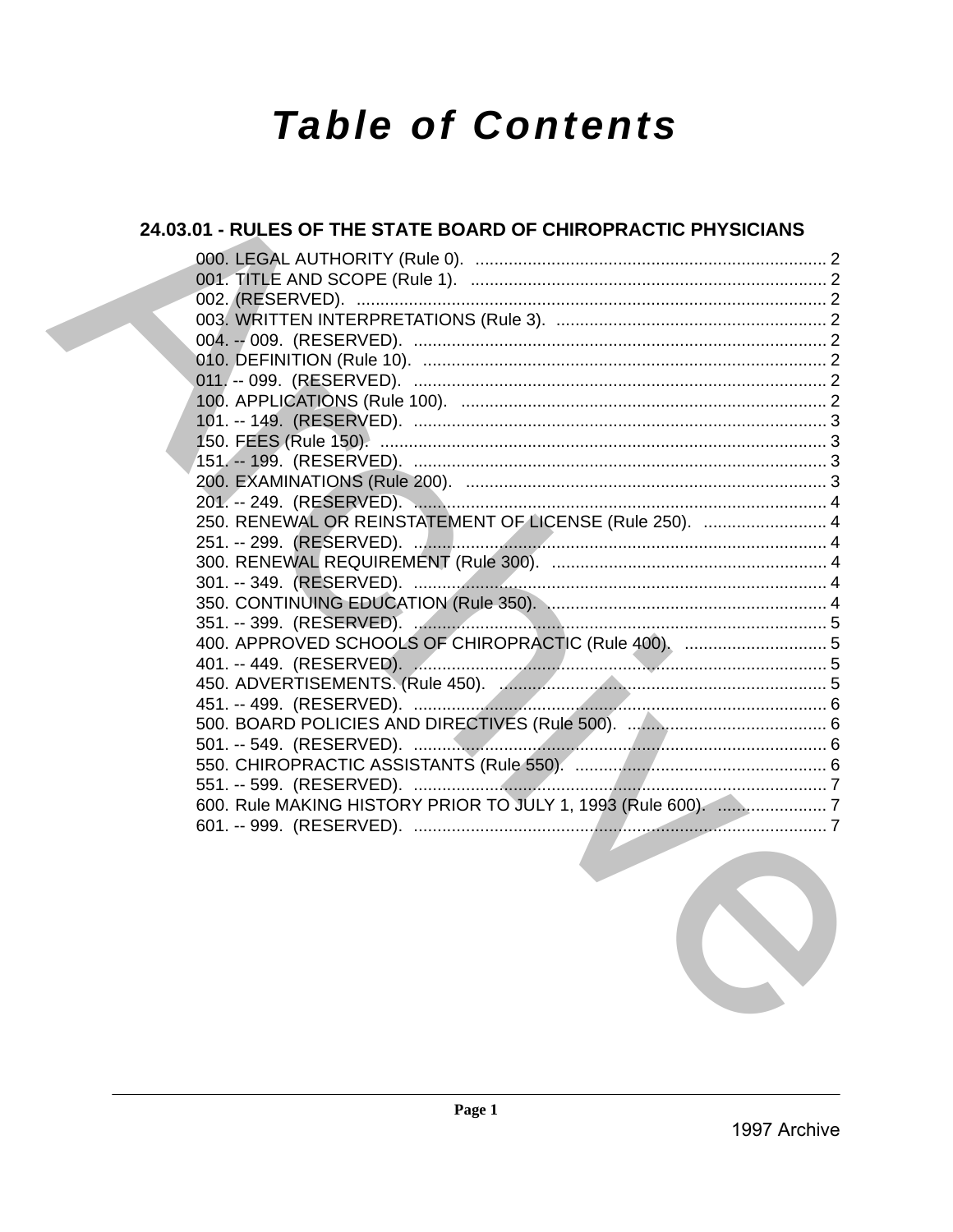

#### **24.03.01 - RULES OF THE STATE BOARD OF CHIROPRACTIC PHYSICIANS**

#### <span id="page-1-1"></span>**000. LEGAL AUTHORITY (Rule 0).**

#### <span id="page-1-2"></span>**001. TITLE AND SCOPE (Rule 1).**

#### <span id="page-1-3"></span>**002. (RESERVED).**

#### <span id="page-1-4"></span>**003. WRITTEN INTERPRETATIONS (Rule 3).**

#### <span id="page-1-5"></span>**004. -- 009. (RESERVED).**

#### <span id="page-1-6"></span>**010. DEFINITION (Rule 10).**

#### <span id="page-1-7"></span>**011. -- 099. (RESERVED).**

#### <span id="page-1-8"></span>**100. APPLICATIONS (Rule 100).**

<span id="page-1-0"></span>

|      |                            | 24.03.01 - RULES OF THE STATE BOARD OF CHIROPRACTIC PHYSICIANS                                                                                                                                                                                                                                                                            |            |
|------|----------------------------|-------------------------------------------------------------------------------------------------------------------------------------------------------------------------------------------------------------------------------------------------------------------------------------------------------------------------------------------|------------|
|      |                            |                                                                                                                                                                                                                                                                                                                                           |            |
| 000. |                            | <b>LEGAL AUTHORITY (Rule 0).</b><br>These rules are hereby prescribed and established pursuant to the authority vested in the State Board of Chiropractic<br>Physicians by the provisions of Section 54-707, Idaho Code.                                                                                                                  | $(7-1-93)$ |
| 001. |                            | TITLE AND SCOPE (Rule 1).<br>These rules shall be cited as IDAPA 24, Title 03, Chapter 01, "Rules of the State Board of Chiropractic Physicians."                                                                                                                                                                                         | $(7-1-93)$ |
| 002. |                            | (RESERVED).                                                                                                                                                                                                                                                                                                                               |            |
| 003. | Occupational Licenses.     | <b>WRITTEN INTERPRETATIONS (Rule 3).</b><br>The board may have written statements which pertain to the interpretation of the rules of this chapter. Such<br>interpretations, if any, are available for public inspection and copying at cost in the main office of the Bureau of                                                          | $(7-1-93)$ |
|      | $004. - 009.$              | (RESERVED).                                                                                                                                                                                                                                                                                                                               |            |
| 010. |                            | <b>DEFINITION</b> (Rule 10).                                                                                                                                                                                                                                                                                                              |            |
|      | 01.                        | Board. The State Board of Chiropractic Physicians as prescribed in Section 54-703, Idaho Code.                                                                                                                                                                                                                                            | $(7-1-93)$ |
|      | $011. - 099.$              | (RESERVED).                                                                                                                                                                                                                                                                                                                               |            |
| 100. |                            | <b>APPLICATIONS (Rule 100).</b>                                                                                                                                                                                                                                                                                                           |            |
|      | 01.                        | Application. Applications on forms furnished by the Bureau of Occupational Licenses must be on<br>file thirty (30) days before the date of examination, and must be accompanied by an unmounted photograph, size<br>three inches by three inches $(3'' \times 3'')$ , bust only, taken within the year preceding the date of examination. | $(7-1-93)$ |
|      | 02.                        | Qualifications.                                                                                                                                                                                                                                                                                                                           | $(7-1-93)$ |
|      | a.                         | New applicants will meet the following requirements:                                                                                                                                                                                                                                                                                      | $(7-1-93)$ |
|      | i.                         | National Boards Parts I, II, III and Physiotherapy.                                                                                                                                                                                                                                                                                       | $(7-1-93)$ |
|      | ii.                        | Graduation from a CCE approved college or university.                                                                                                                                                                                                                                                                                     | $(7-1-93)$ |
|      | 111.                       | Applicants will be required to pass the following subjects of the Idaho Examination: Jurisprudence,<br>Nutrition, X-Ray, Adjustive Technique Practical and Adjustive Technique Written.                                                                                                                                                   | $(7-1-93)$ |
|      | b.                         | Endorsement applicants will meet the following requirements:                                                                                                                                                                                                                                                                              | $(7-1-93)$ |
|      | i.                         | National Boards Parts I, II, III and Physiotherapy.                                                                                                                                                                                                                                                                                       | $(7-1-93)$ |
|      | $\overline{\mathbf{11}}$ . | If licensed prior to January, 1980, CCE approved college or university not required. If licensed after<br>January, 1980, applicant must have graduated from a CCE approved college or university.                                                                                                                                         | $(7-1-93)$ |
|      | iii.                       | Five (5) years of consecutive experience immediately prior to application and a valid, unrevoked,<br>unsuspended license to practice chiropractic in another state.                                                                                                                                                                       | $(7-1-93)$ |
|      | iv.                        | Applicants will be required to pass the following subjects of the Idaho Examination: Jurisprudence,                                                                                                                                                                                                                                       |            |
|      |                            |                                                                                                                                                                                                                                                                                                                                           |            |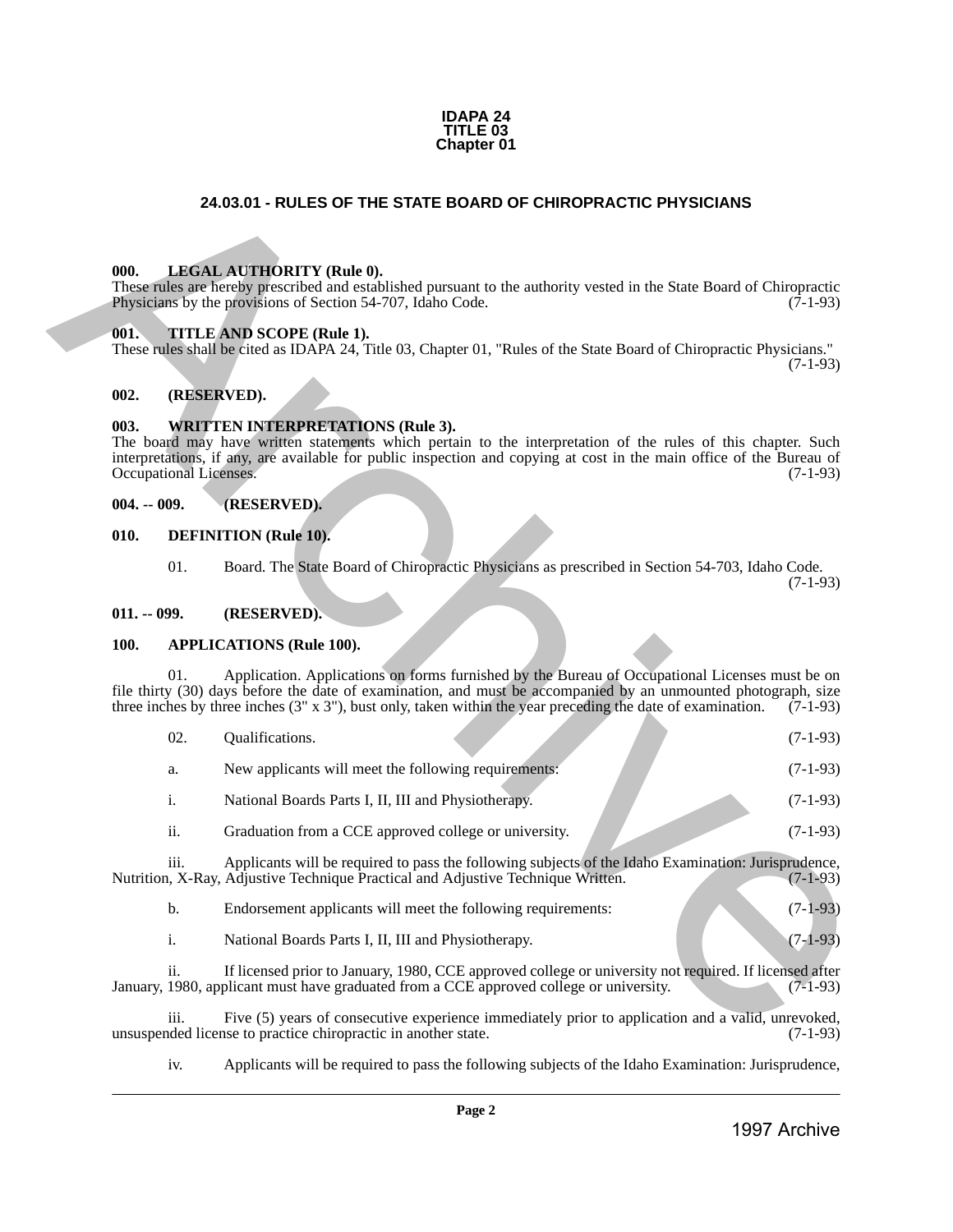## *Bureau of Occupational Licenses*

#### <span id="page-2-0"></span>**101. -- 149. (RESERVED).**

#### <span id="page-2-1"></span>**150. FEES (Rule 150).**

- 05. Inactive License. Inactive License Fifty dollars (\$50). (7-1-93)
- 06. Inactive. Inactive (retired, age sixty-five (65) and over) License Five dollars (\$5). (7-1-93)
- 07. Temporary Permit Fee. Temporary Permit Fee Fifty dollars (\$50). (7-1-93)
- 08. Non-Refundable. All fees are non-refundable. (7-1-93)

#### <span id="page-2-2"></span>**151. -- 199. (RESERVED).**

#### <span id="page-2-3"></span>**200. EXAMINATIONS (Rule 200).**

|                 | Nutrition, X-Ray and Adjustive Technique Written. |                                                                                                                                                                                                                                                                                                                                                     |            |
|-----------------|---------------------------------------------------|-----------------------------------------------------------------------------------------------------------------------------------------------------------------------------------------------------------------------------------------------------------------------------------------------------------------------------------------------------|------------|
| $101. - 149.$   |                                                   | (RESERVED).                                                                                                                                                                                                                                                                                                                                         |            |
| 150.            |                                                   | <b>FEES</b> (Rule 150).                                                                                                                                                                                                                                                                                                                             |            |
|                 | 01.                                               | Application Fee. Application Fee (includes original license) - One hundred dollars (\$100). (7-1-93)                                                                                                                                                                                                                                                |            |
| dollars(\$150). | 02.                                               | Examination Fee. Examination Fee (in addition to application fee) - One hundred fifty                                                                                                                                                                                                                                                               | $(7-1-93)$ |
|                 | 03.                                               | Reexamination Fee. Reexamination Fee - One hundred fifty dollars (\$150).                                                                                                                                                                                                                                                                           | $(7-1-93)$ |
|                 | 04.                                               | Annual Renewal Fee. Annual Renewal Fee - One hundred dollars (\$100).                                                                                                                                                                                                                                                                               | $(7-1-93)$ |
|                 | 05.                                               | Inactive License. Inactive License - Fifty dollars (\$50).                                                                                                                                                                                                                                                                                          | $(7-1-93)$ |
|                 | 06.                                               | Inactive. Inactive (retired, age sixty-five (65) and over) License - Five dollars (\$5).                                                                                                                                                                                                                                                            | $(7-1-93)$ |
|                 | 07.                                               | Temporary Permit Fee. Temporary Permit Fee - Fifty dollars (\$50).                                                                                                                                                                                                                                                                                  | $(7-1-93)$ |
|                 | 08.                                               | Non-Refundable. All fees are non-refundable.                                                                                                                                                                                                                                                                                                        | $(7-1-93)$ |
| $151. - 199.$   |                                                   | (RESERVED).                                                                                                                                                                                                                                                                                                                                         |            |
| 200.            |                                                   | <b>EXAMINATIONS (Rule 200).</b>                                                                                                                                                                                                                                                                                                                     |            |
|                 | 01.                                               | Time and Place. Examination for licensure will be held semi-annually in January and July, at a time<br>and place designated by the Board in Boise, Idaho.                                                                                                                                                                                           | $(7-1-93)$ |
|                 | 02.                                               | Scope of Examination. The Idaho examination shall consist of the following subjects:                                                                                                                                                                                                                                                                | $(7-1-93)$ |
|                 | a.                                                | X-Ray Interpretation - written.                                                                                                                                                                                                                                                                                                                     | $(7-1-93)$ |
|                 | b.                                                | Adjustive Technique - written and practical.                                                                                                                                                                                                                                                                                                        | $(7-1-93)$ |
|                 | c.                                                | Jurisprudence - written.                                                                                                                                                                                                                                                                                                                            | $(7-1-93)$ |
|                 | d.                                                | Nutrition - written.                                                                                                                                                                                                                                                                                                                                | $(7-1-93)$ |
|                 |                                                   | Examinations in the areas listed in Section 54-709(1)(b), Idaho Code not included in this rule are<br>covered by the required written National Board Examination.                                                                                                                                                                                   | $(7-1-93)$ |
|                 | 03.                                               | Grading of Examinations.                                                                                                                                                                                                                                                                                                                            | $(7-1-93)$ |
| Members.        | a.                                                | An examination is passed when the applicant receives a score of seventy-five percent (75%) or<br>above in each subject tested as determined by the board for that examination. Due to the adjustive technique requiring<br>artistic abilities this particular examination will be graded only as pass or fail in the opinion of the examining Board | $(7-1-93)$ |
| examination.    | b.                                                | Failure to pass three (3) or more subject examinations will require the applicant to retake the entire                                                                                                                                                                                                                                              | $(7-1-93)$ |
|                 | 04.                                               | Re-Take Examinations.                                                                                                                                                                                                                                                                                                                               | $(7-1-93)$ |
|                 | a.                                                | In reference to Section 54-709, Idaho Code, an applicant for licensure failing a retake examination,<br>must attend at least thirty-six (36) hours of post graduate study through a recognized Council on Chiropractic                                                                                                                              |            |
|                 |                                                   |                                                                                                                                                                                                                                                                                                                                                     |            |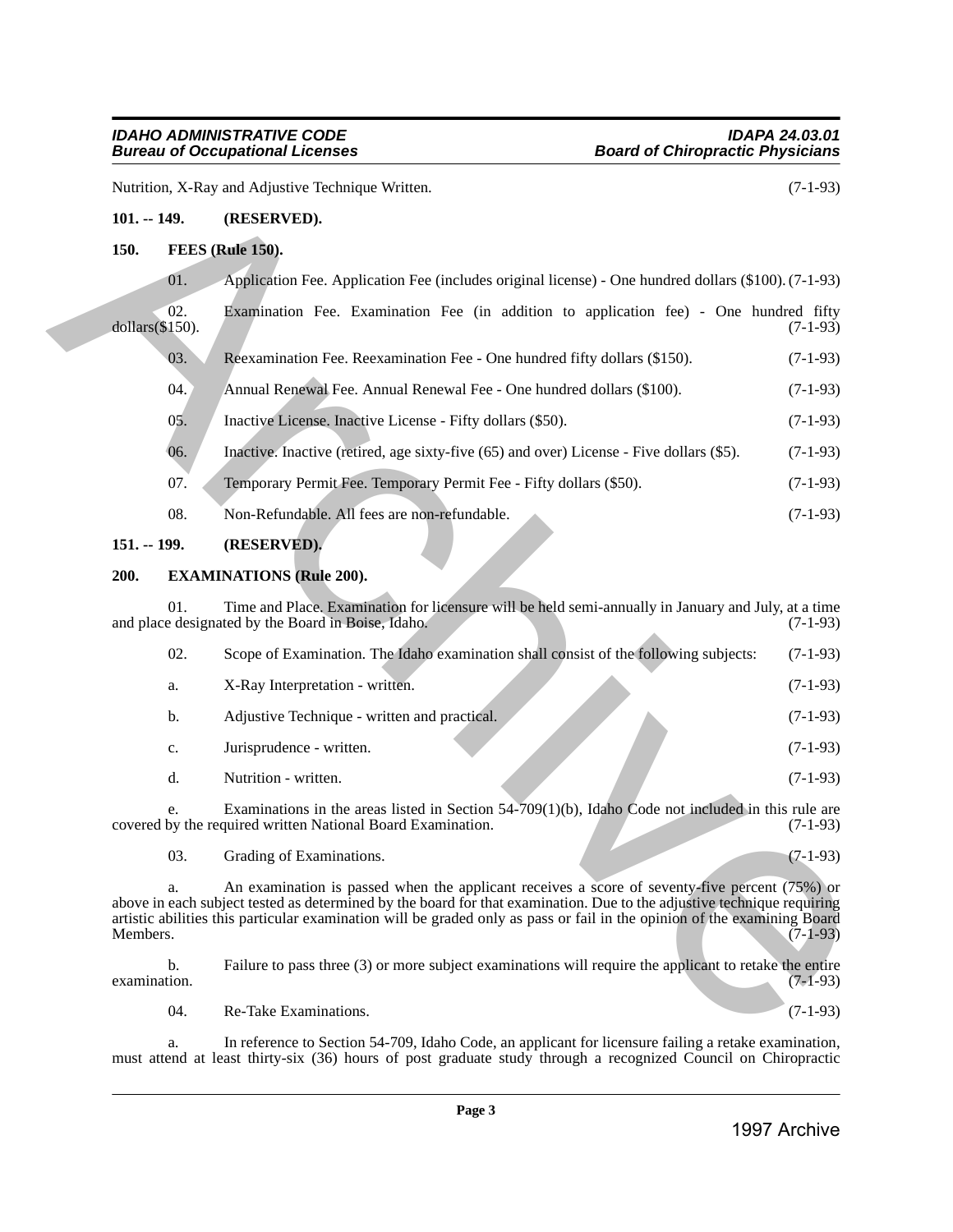Education approved school offering the subject matter pertinent to and required by the candidate's area of failure. (7-1-93)

#### <span id="page-3-0"></span>**201. -- 249. (RESERVED).**

#### <span id="page-3-1"></span>**250. RENEWAL OR REINSTATEMENT OF LICENSE (Rule 250).**

Expiration Date. All chiropractic licenses expire on June thirtieth (30th) of each year and must be<br>on or before July first (1st). Licenses not so renewed will be canceled. (7-1-97) renewed annually on or before July first (1st). Licenses not so renewed will be canceled.

02. Reinstatement. Any license canceled for failure to renew may be reinstated upon payment of two hundred fifty dollars (\$250) together with all delinquent renewal fees and documentation of continuing education for<br>(7-1-97) the year of reinstatement.

a. Provided further, that where a license has been canceled for a period of more than five (5) years, the person so affected shall be required to make application to the board, using the same forms and furnishing the same information as required of a person originally applying for a license and pay the same fee that is required of a person taking the chiropractic examination. Said applicant shall appear in person before the board at a regular meeting for an examination, the nature of which shall be determined by the board. If after an examination, the board is of the opinion that the person examined is the bona fide holder of the canceled license, is of good moral character and, if found capable of again practicing chiropractic in this state, the license shall be reinstated and the holder thereof entitled to practice subject to the laws of this state practice subject to the laws of this state Exheculation approved school other<br>is the archives the stationary of the stationary of the stationary of the stationary of the stationary of the stationary of the stationary of the stationary of the stationary of the stat

#### <span id="page-3-2"></span>**251. -- 299. (RESERVED).**

#### <span id="page-3-3"></span>**300. RENEWAL REQUIREMENT (Rule 300).**

- 01. Active Status. Each renewal application must be accompanied by: (7-1-93)
- a. The established fee and; (7-1-93)

b. Certification of having attended and completed a minimum of twelve (12) hours of scientific clinics, forums, or chiropractic study within the previous twelve (12) months, as approved by the Idaho Board of Chiropractic Physicians. (7-1-93) Chiropractic Physicians.

02. Inactive Status. All licentiates' continued education requirement will be waived for any year or portion thereof until the licentiate is actively in practice in Idaho. Where this waiver is granted, the licentiates' renewal certificate and card will be marked "Inactive". When the licensee desires active status, he must show acceptable fulfillment of continuing educational requirements for the current year and submit a fee equivalent to the difference between the inactive and active renewal fee. The continuing educational requirement and the fees will not<br>(7-1-93) be prorated for a partial year.

03. Definition of Inactive Status. "Inactive" status means licensee is a holder of an Idaho chiropractic license which may be made active by fulfilling the continuing educational requirement for the current year and paying the additional fee required. Until he does meet this requirement, he may not practice chiropractic in Idaho.

 $(7-1-93)$ 

04. Inactive Retired. "Inactive Retired" status means licensee is a holder of an Idaho chiropractic sover sixty five (65) years of age and permanently retired from the practice of chiropractic. (7-1-93) license, is over sixty five (65) years of age and permanently retired from the practice of chiropractic.

#### <span id="page-3-4"></span>**301. -- 349. (RESERVED).**

#### <span id="page-3-5"></span>**350. CONTINUING EDUCATION (Rule 350).**

In order to further protect the public health and to facilitate the administration of the Chiropractic Act, the board has formulated the following rules: (7-1-93) formulated the following rules:

01. Subject Material. The subject material of the continuing education requirement shall be germane to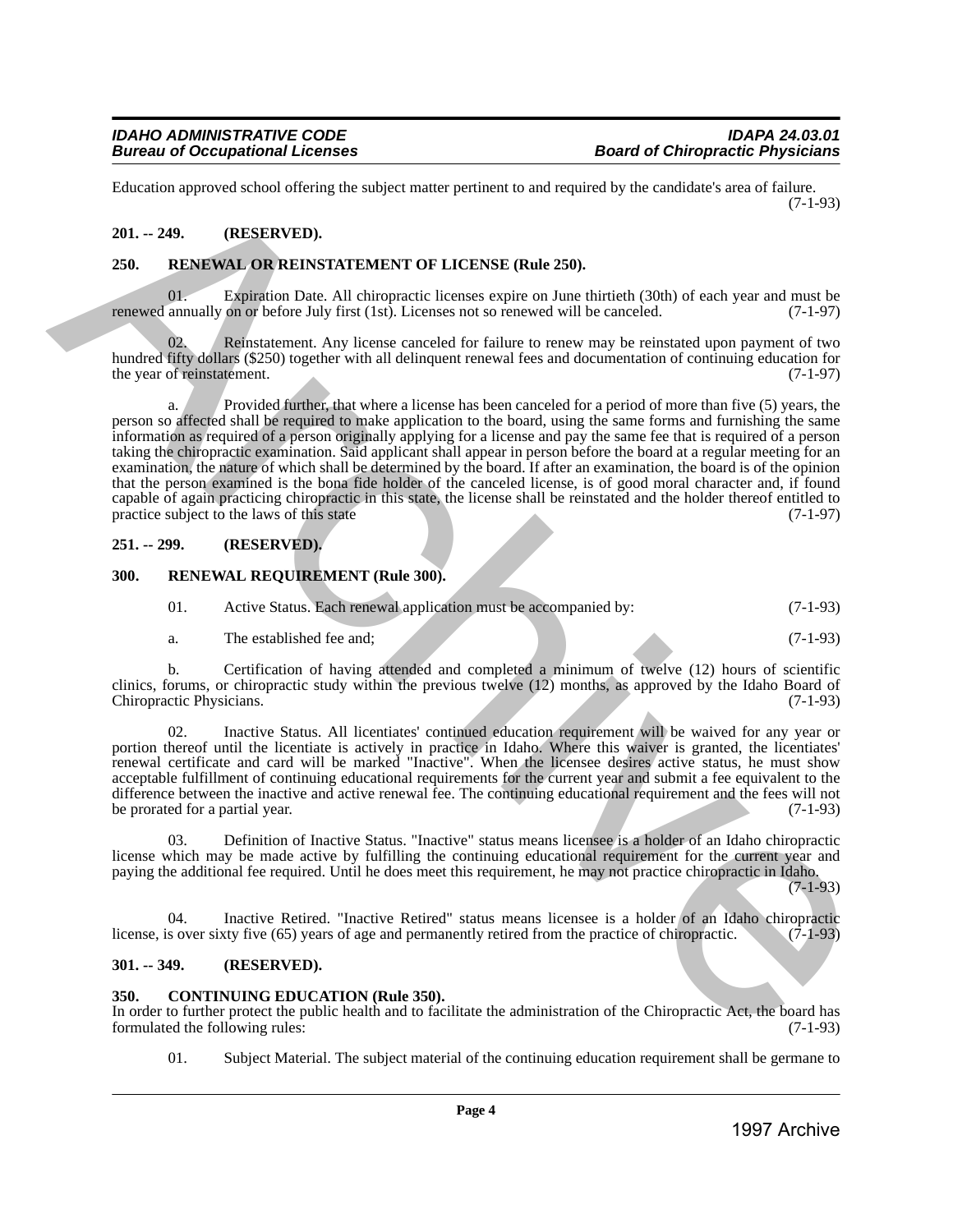#### *IDAHO ADMINISTRATIVE CODE IDAPA 24.03.01* **Bureau of Occupational Licenses**

the practice of chiropractic and sponsored by an approved school of chiropractic. (The above is limited to Section 54-<br>
799(1)(b), Idaho Code). (7-1-93)  $709(1)(b)$ , Idaho Code).

02. Verification of Attendance. It shall be necessary for the applicant to provide verification of attendance by securing authorized signatures from the course instructors or sponsoring institution substantiating any and all days attended. This verification must be available on request by the Board. (7-1-93)

#### <span id="page-4-0"></span>**351. -- 399. (RESERVED).**

#### <span id="page-4-1"></span>**400. APPROVED SCHOOLS OF CHIROPRACTIC (Rule 400).**

01. Requirement For Approval. The Idaho Board of Chiropractic Physicians will consider only that school or college or university of chiropractic as a reputable school, college or university of chiropractic in good standing if such school, college or university conforms to the requirements of "recognized candidate for accreditation", or "accredited" of the Council of Chiropractic Education or any foreign country college which meets equivalent standards as determined by the Idaho Board of Chiropractic Physicians and teaches accredited courses in all the subjects set forth in Section 54-709(1)(b), Idaho Code. (7-1-93) all the subjects set forth in Section  $54-709(1)(b)$ , Idaho Code.

a. Regardless of the Council on Chiropractic Education status, the Board may make additional<br>ents for approval as a reputable school, college or university of Chiropractic. (7-1-93) requirements for approval as a reputable school, college or university of Chiropractic.

02. New Schools. Those graduates of new schools of chiropractic will only be accepted for licensure application provided the school reaches "recognized candidate for accreditation" status with the Council on Chiropractic Education within one year following the first graduating class and are approved by the Idaho Board of Chiropractic Physicians. (7-1-93) (3-1-93)

#### <span id="page-4-2"></span>**401. -- 449. (RESERVED).**

#### <span id="page-4-3"></span>**450. ADVERTISEMENTS. (Rule 450).**

No chiropractor shall disseminate or cause the dissemination of any advertisement or advertising which is any way fraudulent, false, deceptive or misleading. Any advertisement or advertising shall be deemed by the board to be fraudulent, false, deceptive, or misleading if it:

01. Contains a Misrepresentation of Fact. Contains a misrepresentation of fact; or (7-1-93)

02. Misleading or Deceptive. Is misleading or deceptive because in its content or in the context in which it is presented it makes only a partial disclosure of relevant facts. More specifically, it is misleading and deceptive for a chiropractor to advertise free services (i.e. x-rays, examination, etc.) or services for a specific charge when in fact the chiropractor is transmitting a higher charge for the advertised services to a third party payor for payment or charges the patient or a third party. It is misleading and deceptive for a chiropractor or a group of chiropractors to advertise a chiropractic referral service or bureau unless the advertisement specifically names each of the individual chiropractors who are participating in the referral service or bureau. (7-1-93) In gradient control and particular the state of the state of the state of the state of the state of the state of the state of the state of the state of the state of the state of the state of the state of the state of the

03. Creates False, or Unjustified Expectations of Beneficial Treatment or Successful Cures. Creates unjustified expectations of beneficial treatment or successful cures; or (7-1-93) false, or unjustified expectations of beneficial treatment or successful cures; or

04. Appeals Primarily to Lay Person. Is likely to appeal primarily to a lay person's fears, ignorance, or anxieties regarding his state of health or physical well-being; or (7-1-93)

Fails To Identify. Fails to identify conspicuously the chiropractor or chiropractors referred to in the hiropractor or chiropractors; or (7-1-93) advertising as a chiropractor or chiropractors; or

06. Failure To Perform. Contains any representations or claims, as to which the chiropractor, referred to vertising, fails to perform; or in the advertising, fails to perform; or

Use of the Term Chiropractor. Contains any representation which identifies the chiropractic practice being advertised by a name which does not include the terms "chiropractor," "chiropractic," or some easily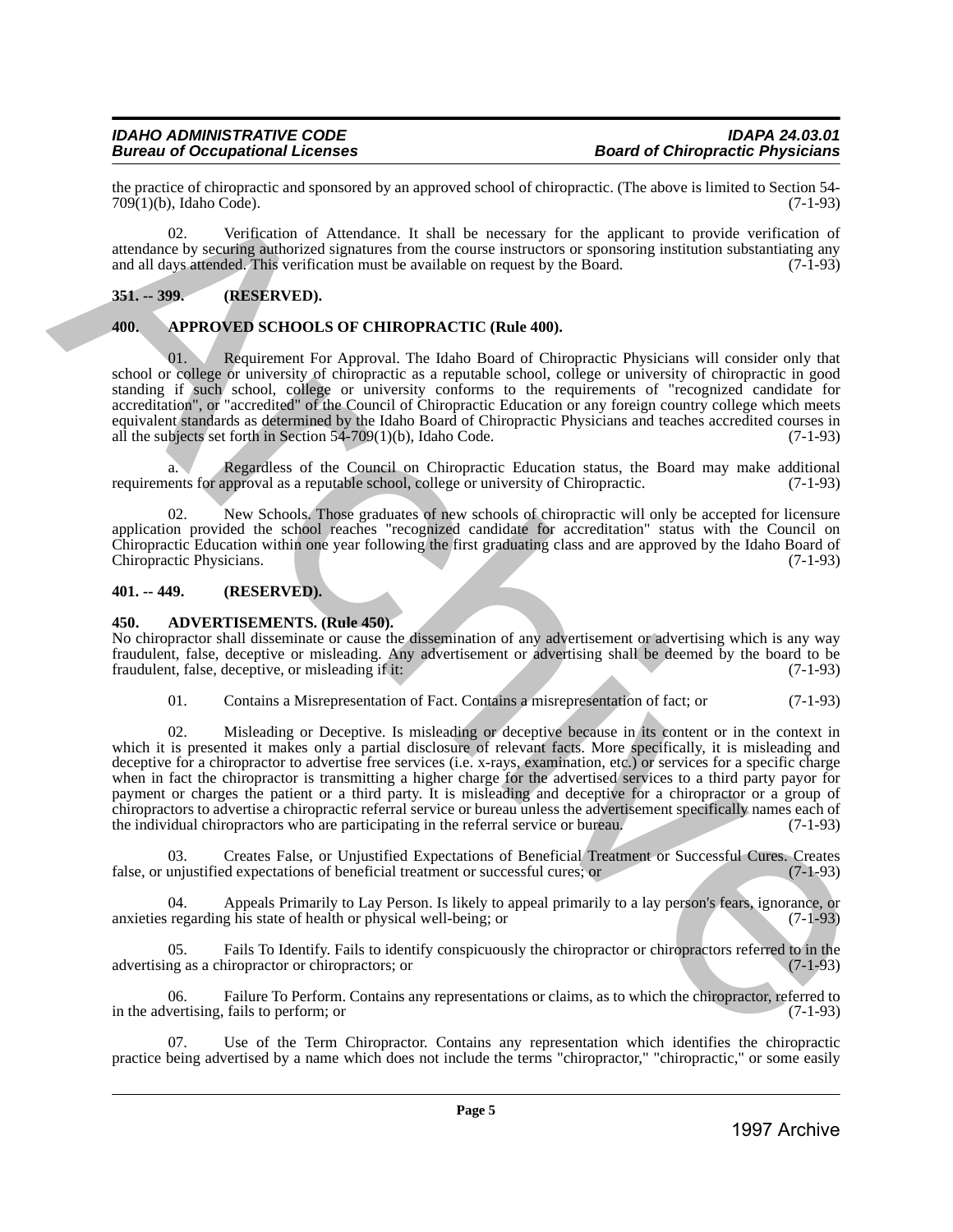#### *IDAHO ADMINISTRATIVE CODE IDAPA 24.03.01 Bureau of Occupational Licenses*

#### <span id="page-5-0"></span>**451. -- 499. (RESERVED).**

#### <span id="page-5-1"></span>**500. BOARD POLICIES AND DIRECTIVES (Rule 500).**

#### <span id="page-5-2"></span>**501. -- 549. (RESERVED).**

#### <span id="page-5-3"></span>**550. CHIROPRACTIC ASSISTANTS (Rule 550).**

|                 | recognizable derivative thereof; or                                                                                                                                                                                                                                                                                                                                                                                                                                                                                                                            | $(7-1-93)$ |
|-----------------|----------------------------------------------------------------------------------------------------------------------------------------------------------------------------------------------------------------------------------------------------------------------------------------------------------------------------------------------------------------------------------------------------------------------------------------------------------------------------------------------------------------------------------------------------------------|------------|
|                 | Area of Practice. Contains any representation regarding a preferred area of practice or an area of<br>08.<br>practice in which the practitioner in fact specializes, which represents or implies that such specialized or preferred<br>area of practice requires, or that the practitioner has received any license or recognition by the state of Idaho or its<br>authorized agents, which is superior to the license and recognition granted to any chiropractor who successfully<br>meets the licensing requirements of Chapter 7, Title 54, Idaho Code; or | $(7-1-93)$ |
|                 | Deceptive or Misleading Heading. Appears in any classified directory, listing, or compendium<br>09.<br>under a heading, which when considered together with the advertisement, has the capacity or tendency to be<br>deceptive or misleading with respect to the profession or professional status of the chiropractor; or                                                                                                                                                                                                                                     | $(7-1-93)$ |
|                 | 10.<br>Deceptive or Misleading Information. Contains any other representation, statement or claim which<br>is misleading or deceptive.                                                                                                                                                                                                                                                                                                                                                                                                                         | $(7-1-93)$ |
| $451 - 499$ .   | (RESERVED).                                                                                                                                                                                                                                                                                                                                                                                                                                                                                                                                                    |            |
| 500.            | <b>BOARD POLICIES AND DIRECTIVES (Rule 500).</b>                                                                                                                                                                                                                                                                                                                                                                                                                                                                                                               |            |
|                 | 01.<br>Register. The board shall keep on file a current register of all applicants for licensure, rejected<br>applicants and licentiates, and the current license status of all licensed Idaho Chiropractic Physicians.                                                                                                                                                                                                                                                                                                                                        | $(7-1-93)$ |
|                 | Board of Chiropractic Physicians' Agents. The board shall authorize, by written agreement, the<br>02.<br>Bureau of Occupational Licenses to act as agent in its interest.                                                                                                                                                                                                                                                                                                                                                                                      | $(7-1-93)$ |
|                 | 03.<br>Board Budget. The board shall assist in preparation of an annual budget including all anticipated<br>expenditures and income.                                                                                                                                                                                                                                                                                                                                                                                                                           | $(7-1-93)$ |
|                 | Authorized Expenditures. The Board authorizes actual and necessary expenditures for Board<br>04.<br>business to Board Members outside of Board meetings.                                                                                                                                                                                                                                                                                                                                                                                                       | $(7-1-93)$ |
|                 | Delegates to Federation of Chiropractic Licensing Boards. Authorized delegates to the annual<br>05.<br>congress shall receive the honorarium and travel expenses as provided in Section 54-706(4), Idaho Code.                                                                                                                                                                                                                                                                                                                                                 | $(7-1-93)$ |
| $501. - 549.$   | (RESERVED).                                                                                                                                                                                                                                                                                                                                                                                                                                                                                                                                                    |            |
| 550.            | <b>CHIROPRACTIC ASSISTANTS (Rule 550).</b>                                                                                                                                                                                                                                                                                                                                                                                                                                                                                                                     |            |
|                 | Definition. A chiropractic assistant is defined as any individual functioning in a dependent<br>01.<br>relationship with a supervising chiropractic physician in the performance of any chiropractic practice.                                                                                                                                                                                                                                                                                                                                                 | $(7-1-93)$ |
| and liable for: | Chiropractic Physician Responsible and Liable For. The chiropractic physician shall be responsible<br>02.                                                                                                                                                                                                                                                                                                                                                                                                                                                      | $(7-1-93)$ |
|                 | Direct supervision;<br>a.                                                                                                                                                                                                                                                                                                                                                                                                                                                                                                                                      | $(7-1-93)$ |
|                 | Any acts of the assistant in the performance of chiropractic practice;<br>b.                                                                                                                                                                                                                                                                                                                                                                                                                                                                                   | $(7-1-93)$ |
|                 | Proper training and capabilities of the chiropractic assistant before authorization is given to<br>c.<br>perform any chiropractic practice.                                                                                                                                                                                                                                                                                                                                                                                                                    | $(7-1-93)$ |
|                 | 03.<br>Chiropractic Assistant Limitations. A chiropractic assistant shall not:                                                                                                                                                                                                                                                                                                                                                                                                                                                                                 | $(7-1-93)$ |
|                 | Manipulate articulations;<br>a.                                                                                                                                                                                                                                                                                                                                                                                                                                                                                                                                | $(7-1-93)$ |
|                 | Provide diagnostic results or interpretations to the patient;<br>b.                                                                                                                                                                                                                                                                                                                                                                                                                                                                                            | $(7-1-93)$ |
|                 | Page 6                                                                                                                                                                                                                                                                                                                                                                                                                                                                                                                                                         |            |